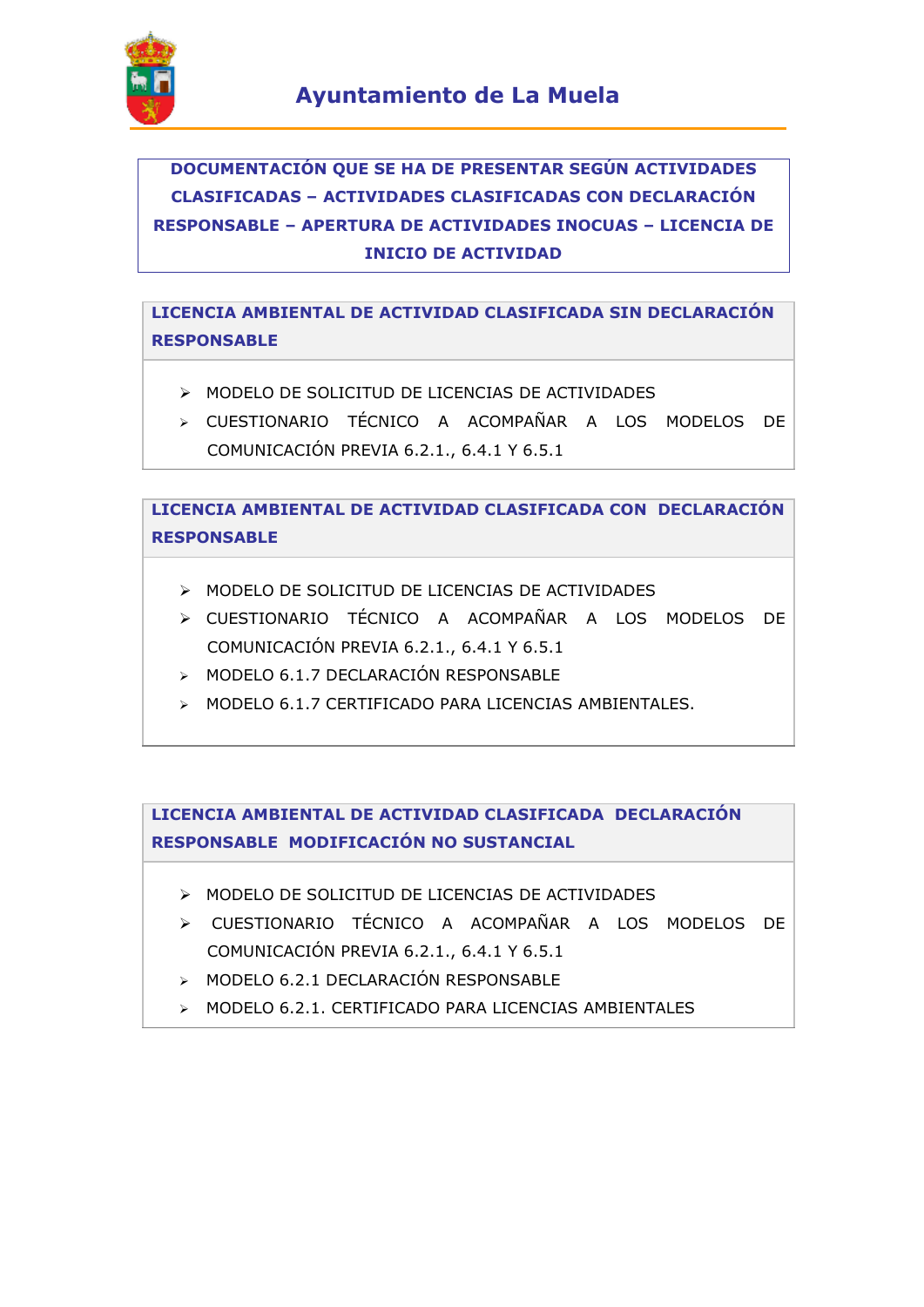#### **DOCUMENTACIÓN QUE SE HA DE PRESENTAR SEGÚN ACTIVIDADES CLASIFICADAS – ACTIVIDADES CLASIFICADAS CON DECLARACIÓN RESPONSABLE – APERTURA DE ACTIVIDADES INOCUAS**

**LICENCIA DE ACTIVIDAD CLASIFICADA CON OBRAS - CON O SIN DECLARACIÓN RESPONSABLE**

- MODELO DE SOLICITUD DE LICENCIAS DE ACTIVIDADES
- CUESTIONARIO TÉCNICO A ACOMPAÑAR A LOS MODELOS DE COMUNICACIÓN PREVIA 6.2.1., 6.4.1 Y 6.5.1
- > MODELO 6.1.7 DECLARACIÓN RESPONSABLE
- > MODELO 6.1.7 CERTIFICADO PARA LICENCIAS AMBIENTALES.
- ESTADISTICA DE CONSTRUCCIÓN DE EDIFICIOS
- MODELO 1 : COSTES DE REFERENCIA A EFECTOS DE LAS ORDENZAS FISCALES 7
- MODELO 2 : COSTES DE REFERENCIA A EFECTOS DE LAS ORDENZAS FISCALES 7
- MODELO 3 : COSTES DE REFERENCIA A EFECTOS DE LAS ORDENAZAS FISCALES 7.

**LICENCIA DE APERTURA CON DECLARACIÓN RESPONSABLE**

- MODELO DE SOLICITUD DE LICENCIAS DE ACTIVIDADES
- CUESTIONARIO TÉCNICO A ACOMPAÑAR A LOS MODELOS DE COMUNICACIÓN PREVIA 6.2.1., 6.4.1 Y 6.5.1
- > MODELO 6.4.1 DECLARACIÓN RESPONSABLE
- MODELO 6.4.1 CERTIFICADO PARA LICENCIAS DE ACTIVIDADES

**LICENCIA DE APERTURA DE ACTIVIDADES INOCUAS**

MODELO DE SOLICUTUD DE LICENCIAS DE ACTIVIDADES

**LICENCIA DE INICIO DE ACTIVIDAD CON DECLARACIÓN RESPONSABLE**

 $\triangleright$  SOLICITUD DE INICIO DE ACTIVIDAD CON DECLARACIÓN RESPONSABLE